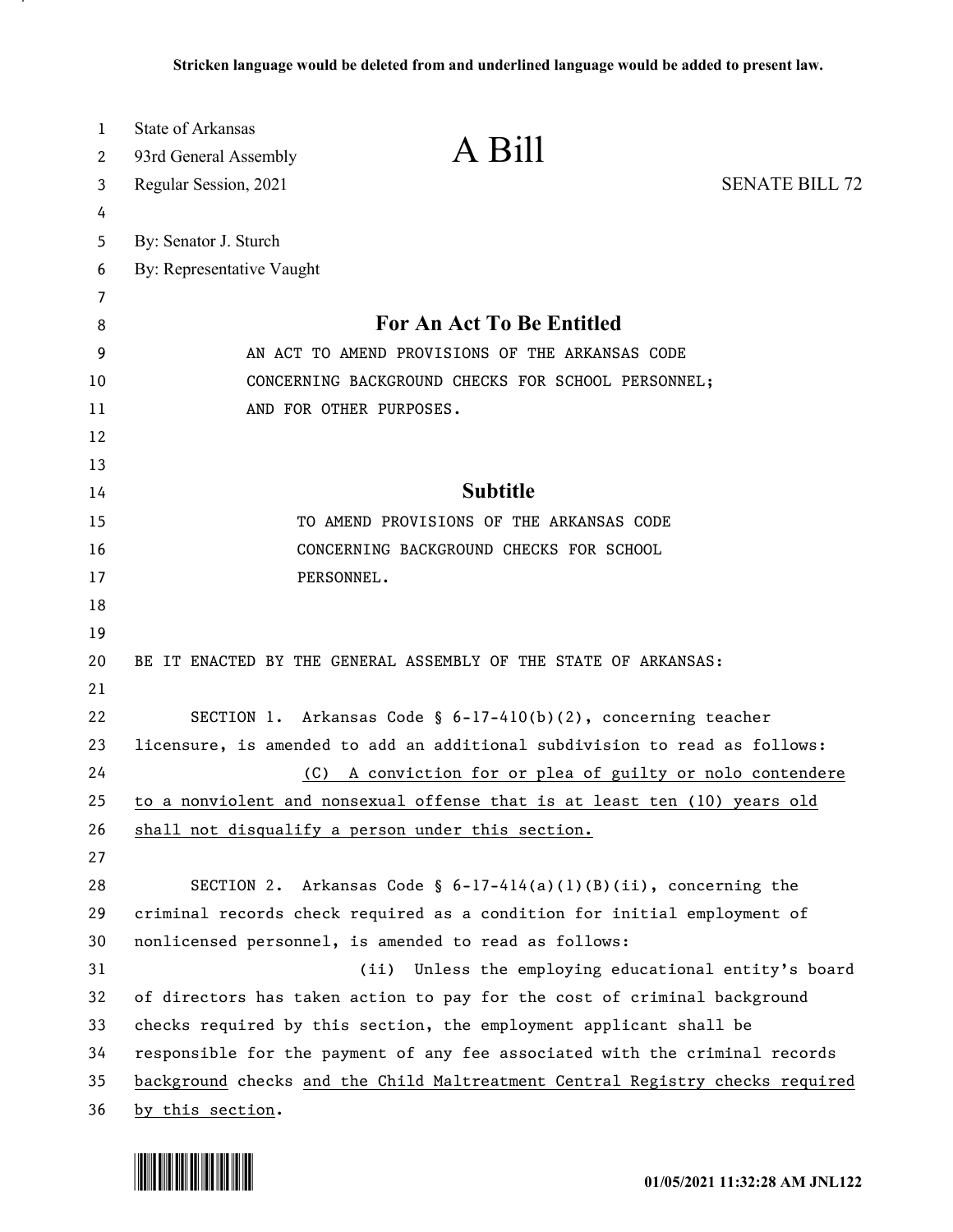- SECTION 3. Arkansas Code § 6-17-414(a)(2), concerning the criminal records check required as a condition for initial employment of nonlicensed personnel, is amended to add an additional subdivision to read as follows: (C) A conviction for or plea of guilty or nolo contendere to a nonviolent and nonsexual offense that is at least ten (10) years old shall not disqualify a person under this section.
- 

 SECTION 4. Arkansas Code § 6-17-415 is amended to read as follows: 6-17-415. Criminal records check and Child Maltreatment Central Registry check for existing and newly hired nonlicensed employees.

12 (a) It is the clear intent of the General Assembly to authorize each 13 public school district at its discretion to A public school district shall require criminal background checks and Child Maltreatment Central Registry checks of existing and newly hired nonlicensed employees at least one (1) time every five (5) years in the same manner and subject to the same terms 17 and conditions as set forth in this section, and  $\S$  6-17-414 and 6-17-416 18 for newly hired nonlicensed applicants.

19 (b)(1) Any A public school district that may, by a vote of its local 20 school district board of directors, requires criminal records background checks and Child Maltreatment Central Registry checks for existing 22 nonlicensed employees shall pay the full pay all or part of the cost of the criminal records background checks and Child Maltreatment Central Registry checks.

 (2)(A) Upon completion of the statewide and nationwide criminal records background checks and the Child Maltreatment Central Registry check, the Identification Bureau of the Division of Arkansas State Police or the Department of Human Services shall forward all releasable information to the Division of Elementary and Secondary Education.

 (B) Within thirty (30) days of receiving all releasable information that has been forwarded by the Identification Bureau of the Division of Arkansas State Police and the Department of Human Services 33 department under subdivision  $(b)(2)$   $(A)$  of this section, and §§ 6-17-414 and 6-17-416, the Division of Elementary and Secondary Education shall inform the board of directors of the educational entity whether or not the affected applicant is eligible for initial or continued employment as provided under §